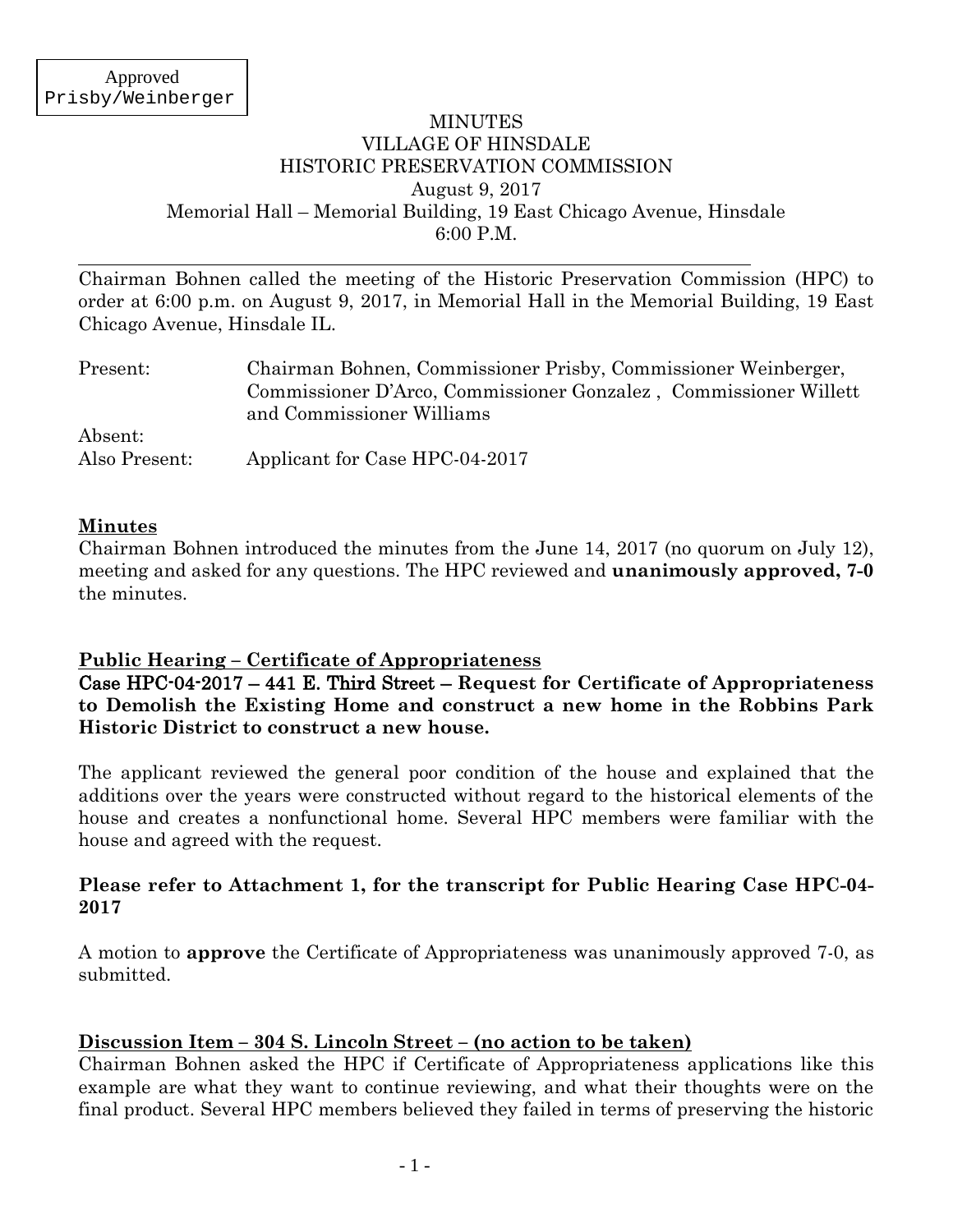appearance of the home. A couple of HPC members explained, what was presented in the exhibits is not what was actually constructed.

The HPC asked Chan to report back on how the Village enforces the final construction after the review by the HPC is handled. The HPC also expressed that they receive design plans after they've been completed, leaving little opportunity for HPC input. To that end, the HPC believes that it is the Village's responsibility to make sure builders understand the HPC review process in Robbins Park, prior to submitting for a construction permit.

Chairman Bohnen requested that this discussion item be carried over for next month's HPC meeting.

# **Adjournment**

Commissioner Bohnen asked for a motion to adjourn. The HPC unanimously agreed to adjourn at 6:51 PM. on August 9, 2017.

Respectfully Submitted,

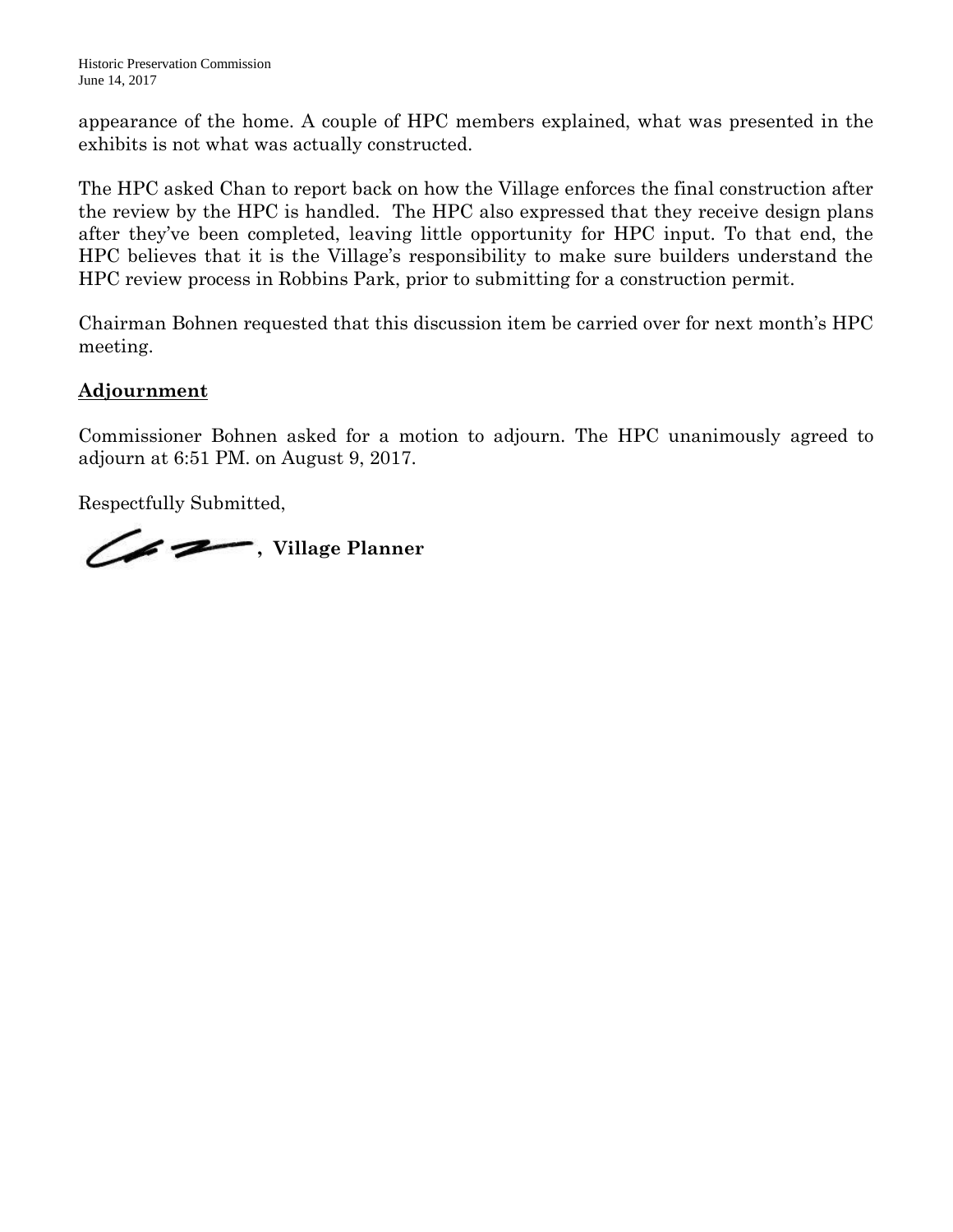STATE OF ILLINOIS )  $)$  ss: COUNTY OF DU PAGE )

> BEFORE THE VILLAGE OF HINSDALE HISTORIC PRESERVATION COMMISSION

1

In the Matter of: (1) ) Case No. HPC-04-2017 441 East Third Street.

 REPORT OF PROCEEDINGS had and testimony taken at the Certificate of Appropriateness Public Hearing of the above-entitled matter before the Hinsdale Historic Preservation Commission, at 19 East Chicago Avenue, Hinsdale, Illinois, on the 9th day of August 2017, at the hour of 6:00 p.m.

BOARD MEMBERS PRESENT:

MR. JOHN BOHNEN, Chairman; MS. SANDRA WILLIAMS, Member; MS. JANICE D'ARCO, Member; MR. JIM PRISBY, Member; MR. FRANK GONZALEZ, Member; MS. SHANNON WEINBERGER, Member.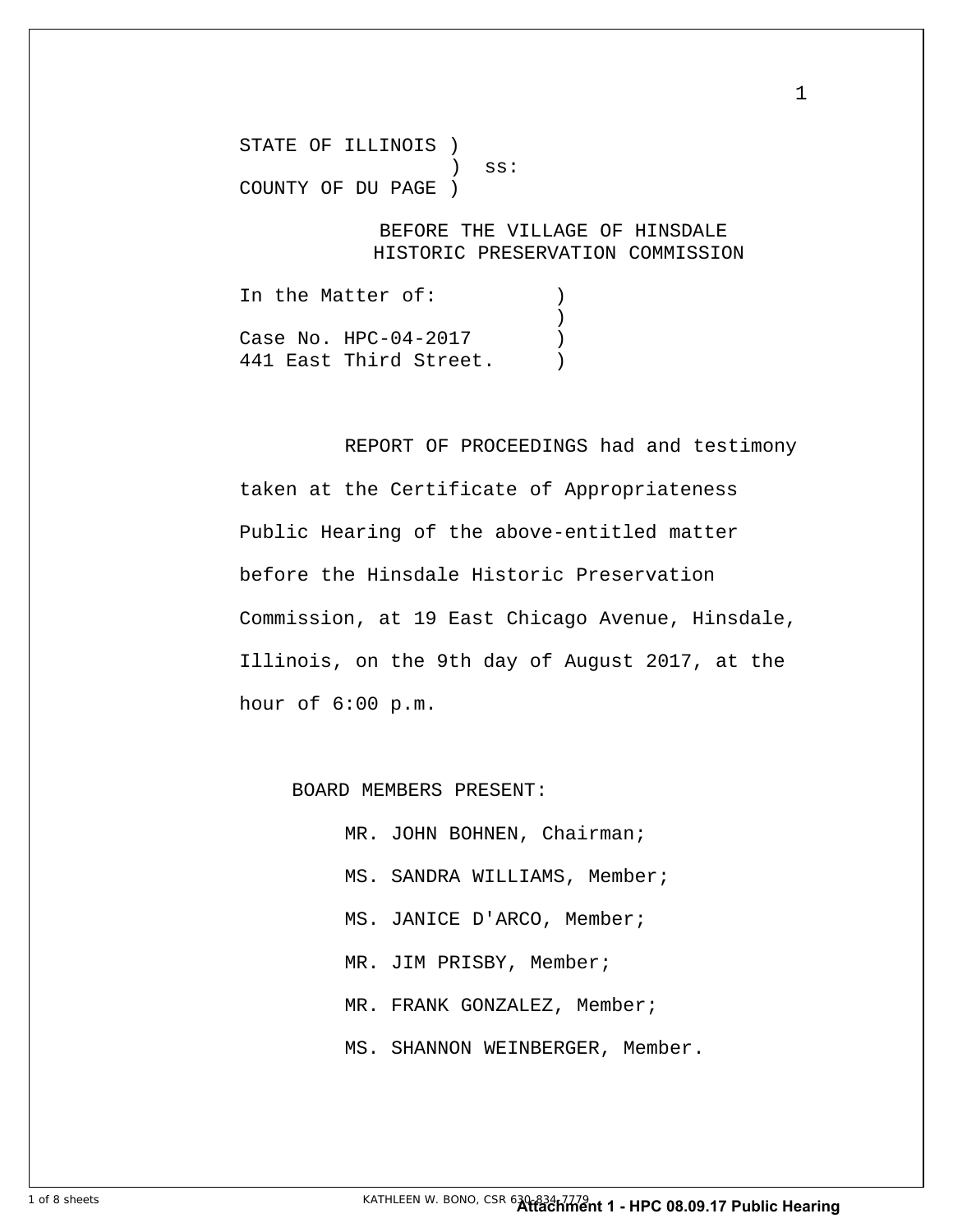|                  | $\overline{c}$                                                                                     |                  |                                                  |
|------------------|----------------------------------------------------------------------------------------------------|------------------|--------------------------------------------------|
| 1                | <b>ALSO PRESENT:</b>                                                                               | 1                | 4<br>The structure itself you could go           |
| $\mathbf{2}$     | MR. CHAN YU, Village Planner;                                                                      | 2                | put your finger right through the bottom base of |
|                  |                                                                                                    | 3                | the house. The garages were added on and it's    |
| 3                | MR. PETER COULES, Attorney for                                                                     | 4                | very dangerous to go on from County Line. If     |
|                  | Applicant;                                                                                         | 5                | anyone did go see the house, hopefully you       |
| 4                | MR. RYAN DUNHAM, Applicant.                                                                        | 6                | parked on Third Street because you can't even    |
| 5                |                                                                                                    | 7                | see coming down from County Line.                |
|                  |                                                                                                    | 8                | So I'll show some pictures of the                |
| 6                |                                                                                                    | 9                | inside of the house. There's a part of the       |
| 7                | CHAIRMAN BOHNEN: We will open the                                                                  | 10<br>06:18:00PM | house where I have to duck to go into it because |
| 8                | public hearing on Case HPC-04-2017, and anybody                                                    | 11               | it was an addition built, I'm sure without a     |
| 9                | that is going to speak, approach the podium and                                                    | 12               | permit or something, over some period of time    |
| 10<br>06:16:16PM | be sworn in.                                                                                       | 13               | where they did the kind of work.                 |
| 11<br>12         | (WHEREUPON, Mr. Coules and<br>Mr. Dunham were                                                      | 14               | These are the front of the houses                |
| 13               | administered the oath.)                                                                            | 15               | that I took first. This shows what was -- one    |
| 14               | Mr. Coules, would you like to start                                                                | 16               | of the additions that was done on the house to   |
| 15               | us out?                                                                                            | 17               | the sides. Both sides of the house were blown    |
| 16<br>17         | MR. COULES: I would. So what I have<br>done is I went out to the house myself, I took              | 18               | out by somebody over time. I don't know who did  |
| 18               | some supplemental pictures that I'll show                                                          | 19               | it. The records are too old to know when it was  |
| 19               | everybody and talk a little bit about the house.                                                   | 20<br>06:18:26PM | done. There's nothing in the village because it  |
| 20<br>06:16:46PM | The house was built in 1906. Some                                                                  | 21               | was done way before the '80s when all the work   |
| 21<br>22         | of the problems with the house is the commission<br>like this, and I did make the comment tonight, | 22               | was done to this house.                          |
|                  |                                                                                                    |                  |                                                  |
|                  |                                                                                                    |                  |                                                  |
| 1                | 3<br>it's nice to see seven people up here myself to                                               | 1                | 5<br>They did modernize a galley                 |
| 2                | my client, is there was no boards along the                                                        | 2                | kitchen. And you can see where they actually     |
| 3                | years.                                                                                             | 3                | have just thrown rooms on the back of the galley |
| 4                | When one goes out and sees this                                                                    | 4                | kitchen. There were bump outs that weren't       |
| 5                | house, you can see that there was addition upon                                                    | 5                | designed for this kind of a house.               |
| 6                | addition upon addition slapped onto this house.                                                    | 6                | This is the family room, believe it              |
| 7                | The house is literally falling down in more than                                                   | 7                | or not. You walk in and you are in a -- looks    |
| 8                | one spot on the house. The foundation cannot                                                       | 8                | like a Viking ship, seriously. How and who       |
| 9                | even hold the structure. The builders, Oakley                                                      | 9                | designed it, I have no clue. It just doesn't     |
| 10<br>06:17:10PM | Builders, the owners, tried -- even tried to see                                                   | 10<br>06:19:00PM | make any sense. That's the biggest room of the   |
| 11               | if they could save the foundation. It's not                                                        | 11               | house and everything feeds into that house.      |
| 12               | doable. This house is not on the national                                                          | 12               | And then they did rooms off the                  |
| 13               | register or our local landmark.                                                                    | 13               | bedrooms upstairs to make other rooms into the   |
| 14               | The biggest problems became is when                                                                | 14               | house. I know that was done on some older        |
| 15               | they were done over time -- and I'll show you                                                      | 15               | houses but this was done with no closets or      |
| 16               | pictures -- the back of fireplaces that were the                                                   | 16               | anything. So I don't even know what -- if they   |
| 17               | outside walls of part of the house are in the                                                      | 17               | are parlor rooms or what kind of rooms they are. |
| 18               | family room. All the rooms are a mess. The                                                         | 18               | The ceilings are sloped in them.                 |
| 19               | house doesn't -- not only does it not flow, it                                                     | 19               | And that turned sideways. It's the               |
| 20<br>06:17:36PM | has Dryvit on the house. Any house that was                                                        | 20<br>06:19:20PM | fireplace from the old house is actually behind  |
| 21               | built in 1906 I can guarantee you did not have                                                     | 21               | the first room of the house. So I think the      |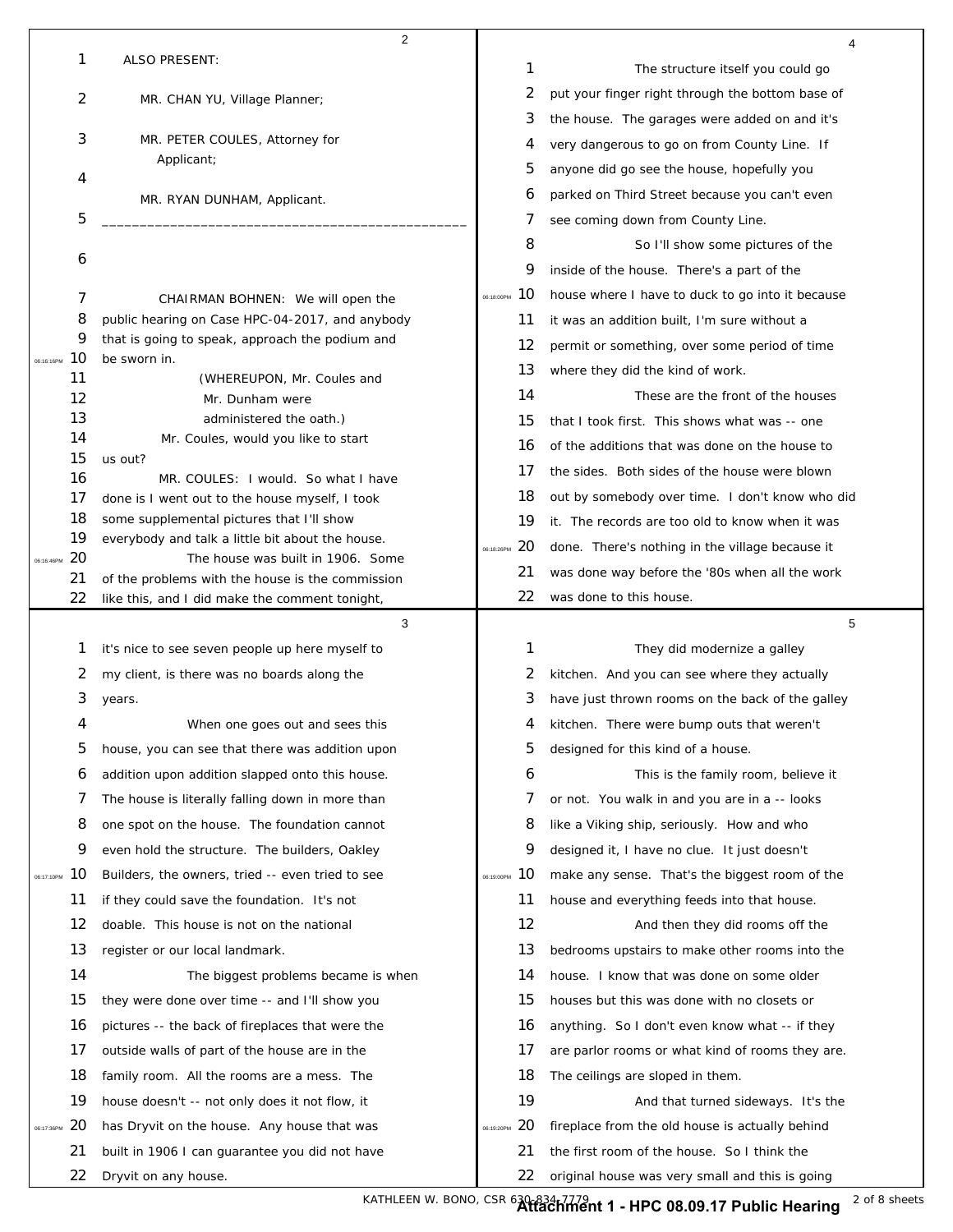|            |     | 6                                                |                  | 8                                                |
|------------|-----|--------------------------------------------------|------------------|--------------------------------------------------|
|            | 1   | back two different or three different edifices,  | 1                | it was done.                                     |
|            | 2   | but these additions because the garage looks     | 2                | So the main front of the house when              |
|            | 3   | like a 1970's style of garage, it's put on the   | 3                | you first see it, it doesn't look that bad until |
|            | 4   | side of the house with the stucco that's on      | 4                | you walk up to it. When you walk up to it, as I  |
|            | 5   | there.                                           | 5                | said, everything is delaminated from the middle  |
|            | 6   | This is upstairs. They even built                | 6                | part of the house down. The foundation is not    |
|            | 7   | out the third floor where the eaves in the third | 7                | usable.                                          |
|            | 8   | floor are sitting at about four feet. So I know  | 8                | There's been at least two additions              |
|            | 9   | today you couldn't do that. I don't know when    | 9                | that I as a layman can tell have been done over  |
| 06:19:52PM | 10  | it was done, but you can't even -- the third     | 10<br>06:21:36PM | the timeframe, and there's nothing left of the   |
|            | 11  | floor you duck to go up, and then you duck       | 11               | original house except two rooms. Everything      |
|            | 12  | everywhere you walk up there and the basement is | 12               | else is gone. So that's why they tried to save   |
|            | 13  | even higher.                                     | 13               | it. They looked at it. They wanted to at least   |
|            | 14  | This shows that there's cracking                 | 14               | save part of it. Save the foundation. Nothing    |
|            | 15  | and everything is delaminating on this house.    | 15               | is even saveable. Roof itself it's surprising    |
|            | 16  | The Dryvit -- like I said -- and it's true       | 16               | it's still up. I don't really think you can      |
|            | 17  | Dryvit material, it's not even cement stucco.    | 17               | even have anyone living there tomorrow.          |
|            | 18  | It's the kind of material that will have to be   | 18               | CHAIRMAN BOHNEN: Okay. Members of our            |
|            | 19  | replaced.                                        | 19               | commission that went out to see this house,      |
| 06:20:12PM | -20 | This is one of the additions which               | 06:22:02PM 20    | would you --                                     |
|            | 21  | is the garage that's built off of County Line.   | 21               | MR. GONZALEZ: I only drove by it; I              |
|            | 22  | It definitely does not go with a prairie style   | 22               | didn't go inside.                                |
|            |     |                                                  |                  |                                                  |
|            |     | 7                                                |                  | 9                                                |
|            | 1   | house. And what they are designing to do now,    | 1                | MS. D'ARCO: I have been in the house.            |
|            | 2   | if you noticed in your plans, is to get rid of   | 2                | Not recently. It's been on the market since      |
|            | 3   | anybody accessing the house off of County Line   | З                | 2014 and it sold last year, so it's been vacant  |
|            | 4   | and coming solely off of Third Street with a     | 4                | for quite some time. It doesn't surprise me      |
|            | 5   | garage. The backyard, once you orientate the     | 5                | that things are happening. I had walked through  |
|            | 6   | house as truly being off of Third Street, the    | 6                | the house and I agree with all the points you    |
|            | 7   | backyard of the property is really deep and      | 7                | made here today.                                 |
|            | 8   | really nice.                                     | 8                | MR. COULES: It's actually a shame that           |
|            | 9   | I know Mr. Willett had a chance to               | 9                | someone did it that way. I was surprised when I  |
| 06:20:42PM | 10  | go out to the property and see that. Because I   | 10<br>06:22:32PM | walked in there.                                 |
|            | 11  | was surprised by how deep the yard actually is   | 11               | MS. D'ARCO: The house doesn't flow.              |
|            | 12  | off of Third that runs along County Line.        | 12               | It's odd in particular. There's nothing, I       |
|            | 13  | So the whole house was redone and                | 13               | feel, historical other than the year it was      |
|            | 14  | remapped. And you can see the house itself on    | 14               | built.                                           |
|            | 15  | some of the additions are just like wall stuck   | 15               | MR. COULES: Correct.                             |
|            | 16  | against wall. It wasn't even -- I don't know     | 16               | MS. D'ARCO: Nothing has been done to             |
|            | 17  | how they ran the rooflines, and I think that's   | 17               | the house that really preserves the historical   |
|            | 18  | probably why some of them are collapsing as you  | 18               | nature of it, in my opinion, and I think it was  |
|            | 19  | can see it on the back of that house. They just  | 19               | listed -- it lost almost 40 percent of its       |
| 06:21:08PM | 20  | ran cement stucco against Dryvit and just kept   | 20<br>06:22:54PM | listing value to the time it was sold. So I      |
|            | 21  | going with this house but there's no way that    | 21               | think there was an honest effort on the seller's |

3 of 8 sheets KATHLEEN W. BONO, CSR 630-834-7779 **Attachment 1 - HPC 08.09.17 Public Hearing**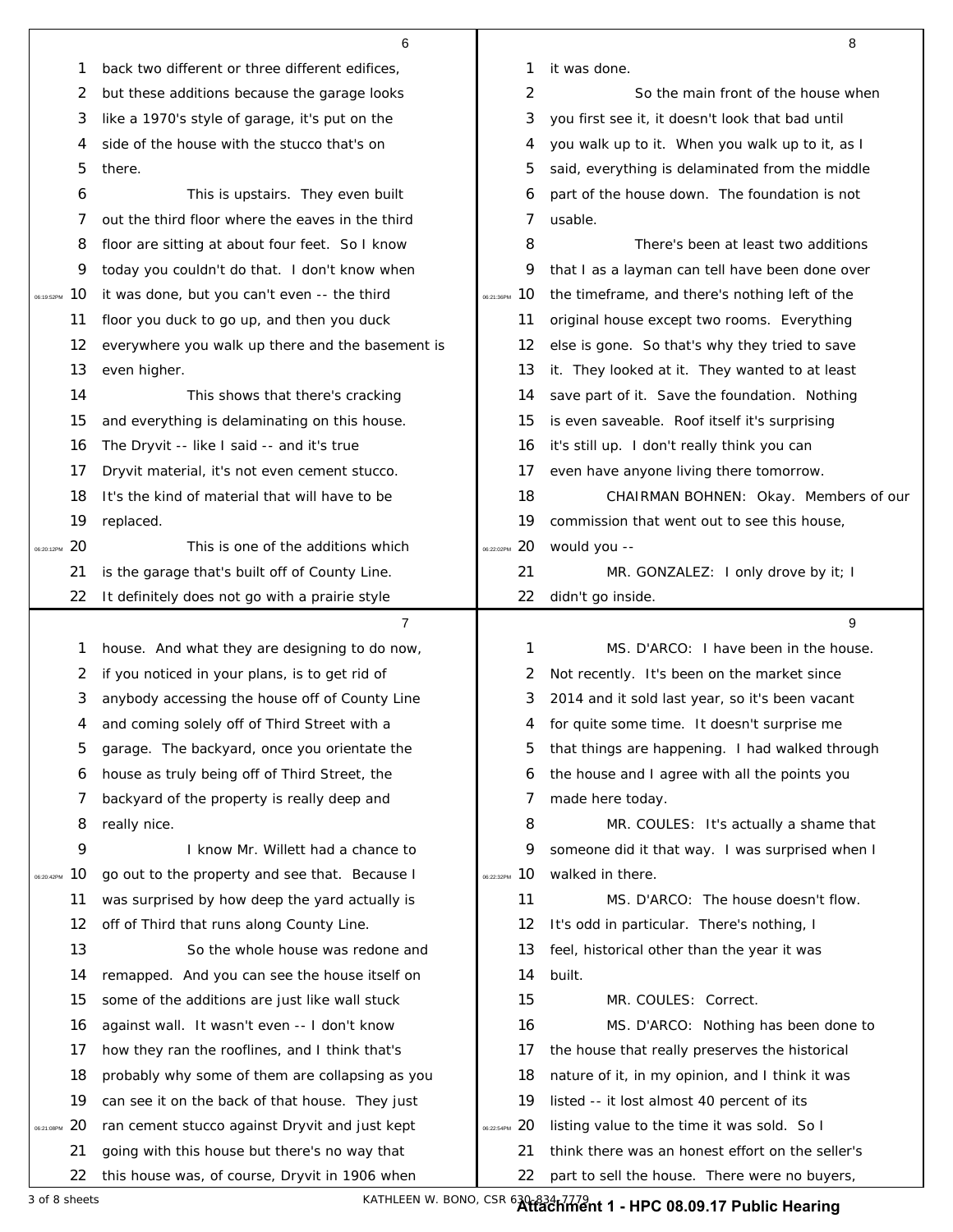|                        | 10                                                                                           |               | 12                                               |
|------------------------|----------------------------------------------------------------------------------------------|---------------|--------------------------------------------------|
|                        | 1<br>no were no takers.                                                                      | 1             | opportunity to -- I think there's too many       |
|                        | 2<br>CHAIRMAN BOHNEN: Shannon, did you have                                                  | 2             | issues with the home overall and from the        |
|                        | 3<br>a chance?                                                                               | 3             | standpoint the request to teardown, I don't have |
|                        | MS. WEINBERGER: I did not.<br>4                                                              | 4             | a concern with holding that back.                |
|                        | 5<br>MR. PRISBY: I'm familiar with that                                                      | 5             | CHAIRMAN BOHNEN: Anybody else that               |
|                        | house. I know the issues that they are having.<br>6                                          | 6             | have any other comments?                         |
|                        | You can see them from the exterior. I did not<br>7                                           | 7             | MR. PRISBY: Sounds to me like it's old           |
|                        | get a chance to go inside the house. The photos<br>8                                         | 8             | but not historic. The structural issues are so   |
|                        | 9<br>were pretty evident what's going on.                                                    | 9             | great that the value of trying to restore that   |
| 10<br>06:23:24PM       | CHAIRMAN BOHNEN: Tom?                                                                        | 06:25:50PM 10 | house is just beyond repair economically.        |
| 11                     | MR. WILLETT: Yes. So I walked the                                                            | 11            | CHAIRMAN BOHNEN: I agree with all the            |
| 12                     | neighborhood trying to get a sense on -- and                                                 | 12            | comments that have been made. I did have         |
| 13                     | this is a historic district. I wanted to get a                                               | 13            | occasion to go through the house early on when   |
| 14                     | broader view before going in the house.                                                      | 14            | it first came on the market and it even had      |
| 15                     | Seems like a lot of the homes with                                                           | 15            | foundation problems, water problems in the       |
| 16                     | what I can see weren't necessarily really old                                                | 16            | foundation.                                      |
| 17                     | homes, ones have been built to try to emulate                                                | 17            | MR. COULES: Yes, it does.                        |
| 18                     | old characteristic or style. So started there.                                               | 18            | CHAIRMAN BOHNEN: To me it just                   |
| 19                     | Then we did a walk through of the                                                            | 19            | basically gone too far along in the process and  |
| 20<br>06:23:56PM       | house both exterior and saw several pretty                                                   | 06:26:20PM 20 | sort of cobbled together architecturally, so I   |
| 21                     | severe structural issues in terms of the roof as                                             | 21            | would concur also.                               |
| 22                     | Mr. Coules referenced earlier. Lots of issues                                                | 22            | So I guess at this point may I have              |
|                        | 11                                                                                           |               | 13                                               |
|                        | with the overhang and just general overall<br>1                                              | 1             | a motion to approve the request for a            |
|                        | design but structurally there are a lot of<br>2                                              | 2             | certificate of appropriateness to demolish?      |
|                        | 3<br>challenges exterior wise.                                                               | 3             | MR. WILLETT: I'd like to submit a                |
|                        | л<br>Interior, to echo Janice's key                                                          |               | motion to approve the request to demolish 441    |
|                        | 5<br>point, that in walking through the house it does                                        | 5             | East Third Street.                               |
|                        | not flow. It is not, I feel, in its current<br>6                                             | 6             |                                                  |
| 7                      | layout a home that would meet this current                                                   |               | CHAIRMAN BOHNEN: May I have a second,            |
|                        |                                                                                              | 7             | please?                                          |
|                        | 8<br>contemporary buyers' needs, especially when you                                         | 8             | MR. PRISBY: I'll second.                         |
| 10<br>06:24:42PM       | 9<br>go upstairs. The height, the angles are pretty                                          | 9             | CHAIRMAN BOHNEN: All in favor?                   |
| 11                     | pronounced in a way that's not really positive,                                              | 06:26:50PM 10 | (All aye.)                                       |
| 12                     | in my opinion. There's a lot of physical issues                                              | 11            | It's unanimous approved. Thank                   |
| 13                     | with the home. I can't speak to the foundation,                                              | 12            | you.                                             |
|                        | but I was walking and thinking I don't see much                                              | 13            | MR. COULES: Thank you. Have a good               |
| 14                     | from a historical standpoint that we could                                                   | 14            | night.                                           |
| 15                     | maintain or protect.                                                                         | 15            | (WHICH, were all of the                          |
| 16                     | I'm encouraged though in talking to                                                          | 16            | proceedings had, evidence                        |
| 17                     | Ryan that some of the woodwork may be able to be                                             | 17            | offered or received in the                       |
| 18                     | repurposed, possibly the banisters and some                                                  | 18            | above entitled cause.)                           |
| 19                     | other that is something that's original to the                                               | 19            |                                                  |
| 20<br>06:25:14PM<br>21 | house. If it's not, that's fine. So it's good<br>to hear that, that is the best efforts with | 20<br>21      |                                                  |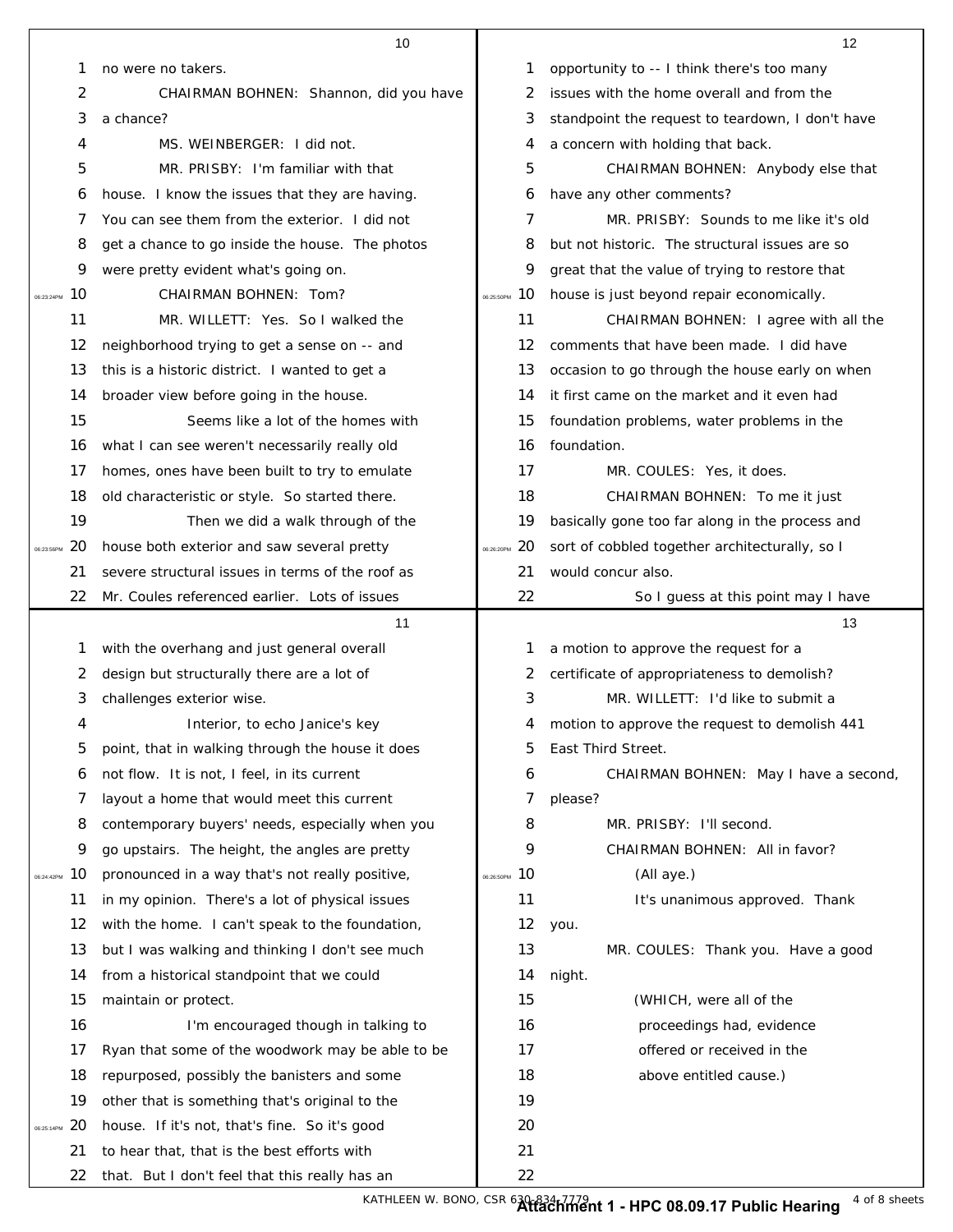|              | 14                                               |  |  |
|--------------|--------------------------------------------------|--|--|
| 1            | STATE OF ILLINOIS)                               |  |  |
|              | $)$ SS:                                          |  |  |
| $\mathbf{2}$ | COUNTY OF DU PAGE)                               |  |  |
|              |                                                  |  |  |
| 3            | I, KATHLEEN W. BONO, Certified                   |  |  |
| 4            | Shorthand Reporter, Notary Public in and for the |  |  |
| 5            | County DuPage, State of Illinois, do hereby      |  |  |
| 6            | certify that previous to the commencement of the |  |  |
| 7            | examination and testimony of the various         |  |  |
| 8            | witnesses herein, they were duly sworn by me to  |  |  |
| 9            | testify the truth in relation to the matters     |  |  |
| 10           | pertaining hereto; that the testimony given by   |  |  |
| 11           | said witnesses was reduced to writing by means   |  |  |
| 12           | of shorthand and thereafter transcribed into     |  |  |
| 13           | typewritten form; and that the foregoing is a    |  |  |
| 14           | true, correct and complete transcript of my      |  |  |
| 15           | shorthand notes so taken aforesaid.              |  |  |
| 16           | IN TESTIMONY WHEREOF I have                      |  |  |
| 17           | hereunto set my hand and affixed my notarial     |  |  |
| 18           | seal this 18th day of August, A.D. 2017.         |  |  |
| 19           |                                                  |  |  |
| 20           |                                                  |  |  |
|              | KATHLEEN W. BONO,                                |  |  |
| 21           | C.S.R. No. 84-1423,                              |  |  |
|              | Notary Public, DuPage County                     |  |  |
| 22           |                                                  |  |  |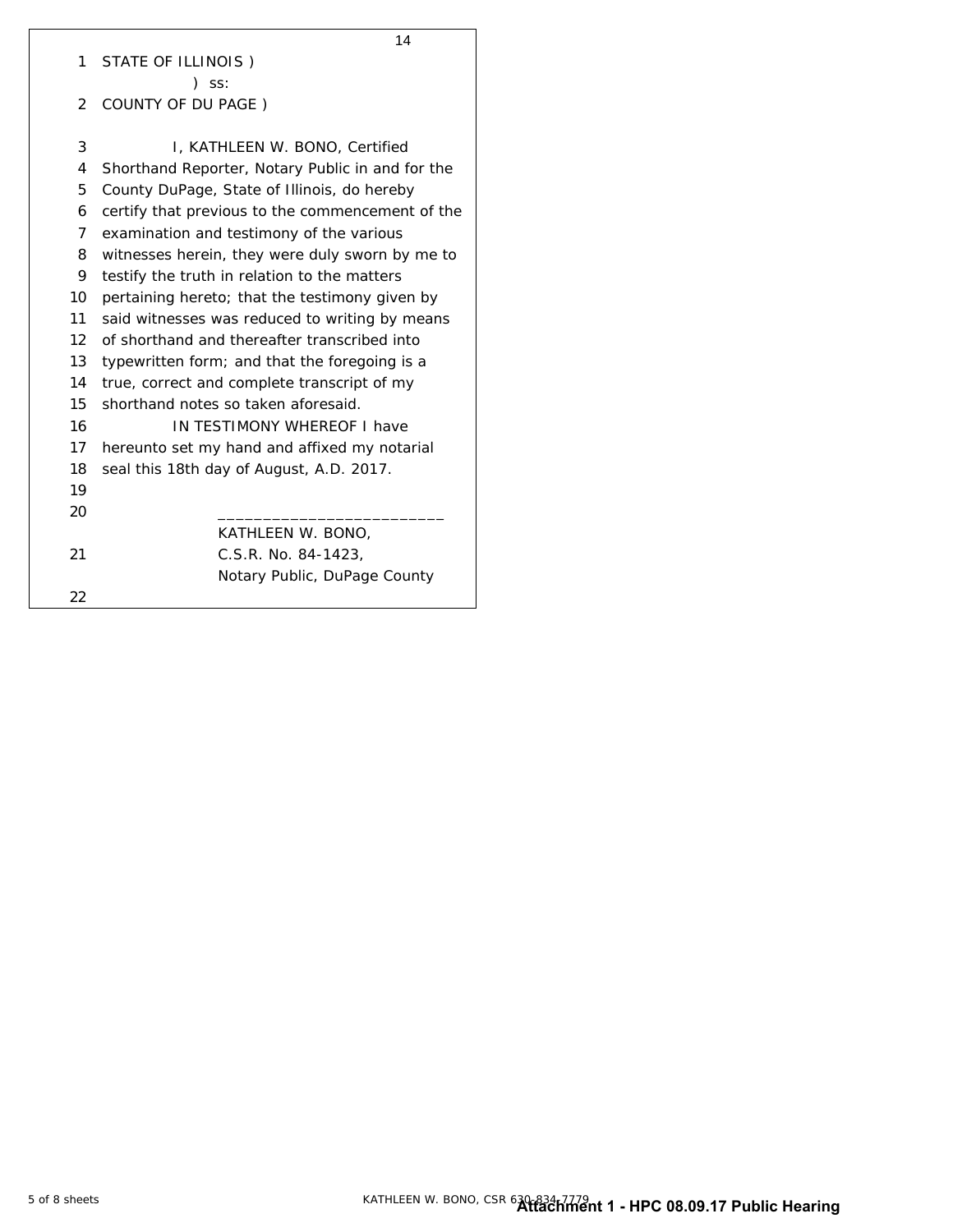| $\blacksquare$                             | Applicant [2] - 2:3,<br>2:4                             | cannot $[1] - 3:8$<br>Case [2] - 1:5, 2:8              | D                                       | evident $[1] - 10.9$<br>examination $[1]$ - |
|--------------------------------------------|---------------------------------------------------------|--------------------------------------------------------|-----------------------------------------|---------------------------------------------|
|                                            | approach [1] - 2:9                                      | ceilings [1] - 5:18                                    |                                         | 14:7                                        |
| $'80s$ [1] - 4:21                          | Appropriateness <sup>[1]</sup>                          | cement [2] - 6:17,                                     | <b>D'ARCO</b> [4] - 1:19,               | except [1] - 8:11                           |
|                                            | $-1:9$                                                  | 7:20                                                   | 9:1, 9:11, 9:16                         | exterior [3] - 10:7,                        |
| 1                                          | appropriateness [1]                                     | Certificate [1] - 1:9                                  | dangerous [1] - 4:4                     | 10:20, 11:3                                 |
|                                            | $-13:2$                                                 | certificate $[1]$ - 13:2                               | deep [2] - 7:7, 7:11                    |                                             |
| 18th [1] - 14:18                           | approve [2] - 13:1,                                     | <b>Certified</b> [1] - 14:3                            | definitely $[1] - 6:22$                 | F                                           |
| $19$ [1] - 1:12                            | 13:4                                                    | certify [1] - 14:6                                     | delaminated [1] - 8:5                   |                                             |
| 1906 [3] - 2:20, 3:21,                     | approved [1] - 13:11                                    | <b>CHAIRMAN</b> [9] - 2:7,                             | delaminating [1] -                      | falling $[1] - 3:7$                         |
| 7:22                                       | architecturally [1] -                                   | 8:18, 10:2, 10:10,                                     | 6:15                                    | familiar $[1] - 10:5$                       |
| 1970's $[1] - 6:3$                         | 12:20                                                   | 12:5, 12:11, 12:18,                                    | demolish [2] - 13:2,                    | family [2] - 3:18, 5:6                      |
|                                            | <b>Attorney</b> [1] - 2:3                               | 13:6, 13:9                                             | 13:4                                    | far $[1]$ - 12:19                           |
| $\boldsymbol{2}$                           | August [2] - 1:13,                                      | Chairman [1] - 1:17                                    | design [1] - 11:2                       | favor $[1] - 13:9$                          |
|                                            | 14:18                                                   | challenges [1] - 11:3                                  | designed [2] - 5:5,<br>5:9              | feeds [1] - 5:11                            |
|                                            | <b>Avenue</b> [1] - 1:12                                | <b>CHAN</b> [1] - 2:2                                  | designing $[1] - 7:1$                   | feet $[1] - 6.8$                            |
| 2014 [1] - 9:3                             | aye [1] - 13:10                                         | chance [3] - 7:9,                                      | different $[2] - 6:1$                   | fine [1] - 11:20                            |
| 2017 [2] - 1:13, 14:18                     |                                                         | 10:3, 10:8                                             | <b>district</b> [1] - 10:13             | finger $[1] - 4:2$                          |
|                                            | B                                                       | characteristic [1] -                                   | doable [1] - 3:12                       | fireplace $[1] - 5:20$                      |
| 4                                          |                                                         | 10:18<br>Chicago [1] - 1:12                            | done [12] - 2:17,                       | fireplaces $[1] - 3:16$                     |
|                                            | backyard $[2] - 7:5$ ,                                  | client $[1] - 3:2$                                     | 3:15, 4:16, 4:20, 4:21,                 | first [4] - 4:15, 5:21,                     |
| 40 [1] - 9:19                              | 7:7                                                     | closets [1] - 5:15                                     | 4:22, 5:14, 5:15, 6:10,                 | 8:3, 12:14                                  |
| 441 [2] - 1:6, 13:4                        | <b>bad</b> $[1] - 8:3$                                  | clue $[1] - 5:9$                                       | 8:1, 8:9, 9:16                          | floor $[3] - 6:7, 6:8,$                     |
|                                            | <b>banisters</b> $[1] - 11:18$                          | cobbled [1] - 12:20                                    | down $[3] - 3:7, 4:7,$                  | 6:11                                        |
| 6                                          | <b>base</b> $[1] - 4:2$                                 | collapsing $[1]$ - $7:18$                              | 8:6                                     | flow $[3] - 3:19, 9:11,$                    |
|                                            | <b>basement</b> $[1] - 6:12$                            | coming [2] - 4:7, 7:4                                  | drove [1] - 8:21                        | 11:6                                        |
|                                            | <b>became</b> $[1] - 3:14$                              | commencement [1]                                       | <b>Dryvit</b> [6] - 3:20,               | foregoing [1] - 14:13                       |
| $6:00$ [1] - 1:14                          | <b>bedrooms</b> [1] - 5:13                              | $-14:6$                                                | 3:22, 6:16, 6:17, 7:20,                 | form $[1] - 14:13$                          |
| 8                                          | <b>BEFORE</b> $[1] - 1:3$                               | comment $[1] - 2:22$                                   | 7:22                                    | foundation $[7] - 3:8$ ,                    |
|                                            | <b>behind</b> $[1] - 5:20$                              | <b>comments</b> [2] - 12:6,                            | DU $[2] - 1:2, 14:2$                    | 3:11, 8:6, 8:14, 11:12,                     |
|                                            | best [1] - 11:21                                        | 12:12                                                  | duck [3] - 4:10, 6:11                   | 12:15, 12:16                                |
| 84-1423 [1] - 14:21                        | beyond [1] - 12:10                                      | <b>COMMISSION [1] -</b>                                | duly [1] - 14:8                         | four $[1] - 6.8$                            |
|                                            | <b>biggest</b> $[2] - 3:14$ ,                           | 1:3                                                    | <b>DUNHAM</b> [1] - 2:4                 | <b>FRANK</b> [1] - 1:21                     |
| 9                                          | 5:10                                                    | commission [2] -                                       | <b>Dunham</b> $[1] - 2:12$              | front [2] - 4:14, 8:2                       |
|                                            | <b>bit</b> $[1] - 2:19$                                 | 2:21, 8:19                                             | DuPage [2] - 14:5,                      |                                             |
| 9th $[1] - 1:13$                           | <b>blown</b> $[1] - 4:17$                               | Commission [1] -                                       | 14:21                                   | G                                           |
|                                            | <b>BOARD</b> [1] - 1:16                                 | 1:12                                                   |                                         |                                             |
| A                                          | <b>boards</b> $[1] - 3:2$<br><b>BOHNEN</b> [10] - 1:17, | complete [1] - 14:14                                   | E                                       | galley [2] - 5:1, 5:3                       |
|                                            | 2:7, 8:18, 10:2, 10:10,                                 | concern $[1] - 12:4$                                   |                                         | garage [4] - 6:2, 6:3,                      |
|                                            | 12:5, 12:11, 12:18,                                     | concur [1] - 12:21                                     | early [1] - 12:13                       | 6:21, 7:5                                   |
| $A.D$ [1] - 14:18                          | 13:6, 13:9                                              | contemporary [1] -                                     | East $[3] - 1:6, 1:12,$                 | <b>garages</b> $[1] - 4:3$                  |
| able [1] - 11:17                           | <b>BONO</b> [2] - 14:3,                                 | 11:8                                                   | 13:5                                    | general [1] - 11:1                          |
| above-entitled [1] -                       | 14:20                                                   | correct [2] - 9:15,                                    | eaves $[1] - 6:7$                       | given [1] - 14:10                           |
| 1:10                                       | <b>bottom</b> $[1] - 4:2$                               | 14:14                                                  | echo [1] - 11:4                         | <b>GONZALEZ</b> [2] -                       |
| accessing $[1] - 7:3$                      | <b>broader</b> $[1] - 10:14$                            | <b>COULES</b> $[6] - 2:3$ ,<br>2:16, 9:8, 9:15, 12:17, | economically [1] -                      | 1:21, 8:21                                  |
| added $[1] - 4:3$                          | builders $[1] - 3:9$                                    | 13:13                                                  | 12:10                                   | great [1] - 12:9                            |
| <b>addition</b> $[4] - 3:5$ ,<br>3:6, 4:11 | <b>Builders</b> [1] - 3:10                              | coules [1] - 10:22                                     | edifices [1] - 6:1                      | guarantee [1] - 3:21                        |
| additions [5] - 4:16,                      | <b>built</b> [7] - 2:20, 3:21,                          | <b>Coules</b> [2] - 2:11,                              | effort $[1] - 9:21$                     | guess [1] - 12:22                           |
| 6:2, 6:20, 7:15, 8:8                       | 4:11, 6:6, 6:21, 9:14,                                  | 2:14                                                   | efforts [1] - 11:21                     |                                             |
| administered [1] -                         | 10:17                                                   | <b>COUNTY</b> [2] - 1:2,                               | emulate [1] - 10:17                     | н                                           |
| 2:13                                       | <b>bump</b> $[1] - 5:4$                                 | 14:2                                                   | encouraged [1] -                        |                                             |
| affixed [1] - 14:17                        | <b>buyers</b> $[1] - 9:22$                              | County [7] - 4:4, 4:7,                                 | 11:16                                   | <b>hand</b> $[1] - 14:17$                   |
| <b>aforesaid</b> $[1] - 14:15$             | <b>buyers'</b> [1] - 11:8                               | 6:21, 7:3, 7:12, 14:5,                                 | <b>entitled</b> $[2] - 1:10$ ,<br>13:18 | hear $[1] - 11:21$                          |
| agree [2] - 9:6, 12:11                     |                                                         | 14:21                                                  | especially [1] - 11:8                   | <b>Hearing</b> $[1] - 1:10$                 |
| almost [1] - 9:19                          | C                                                       | course [1] - 7:22                                      | everywhere [1] -                        | <b>hearing</b> $[1] - 2:8$                  |
| ALSO $[1] - 2:1$                           |                                                         | cracking [1] - 6:14                                    | 6:12                                    | height [1] - 11:9                           |
| angles [1] - 11:9                          | $C.S.R$ [1] - 14:21                                     | current [2] - 11:6,                                    | evidence [1] - 13:16                    | hereby [1] - 14:5                           |
|                                            |                                                         | 11:7                                                   |                                         |                                             |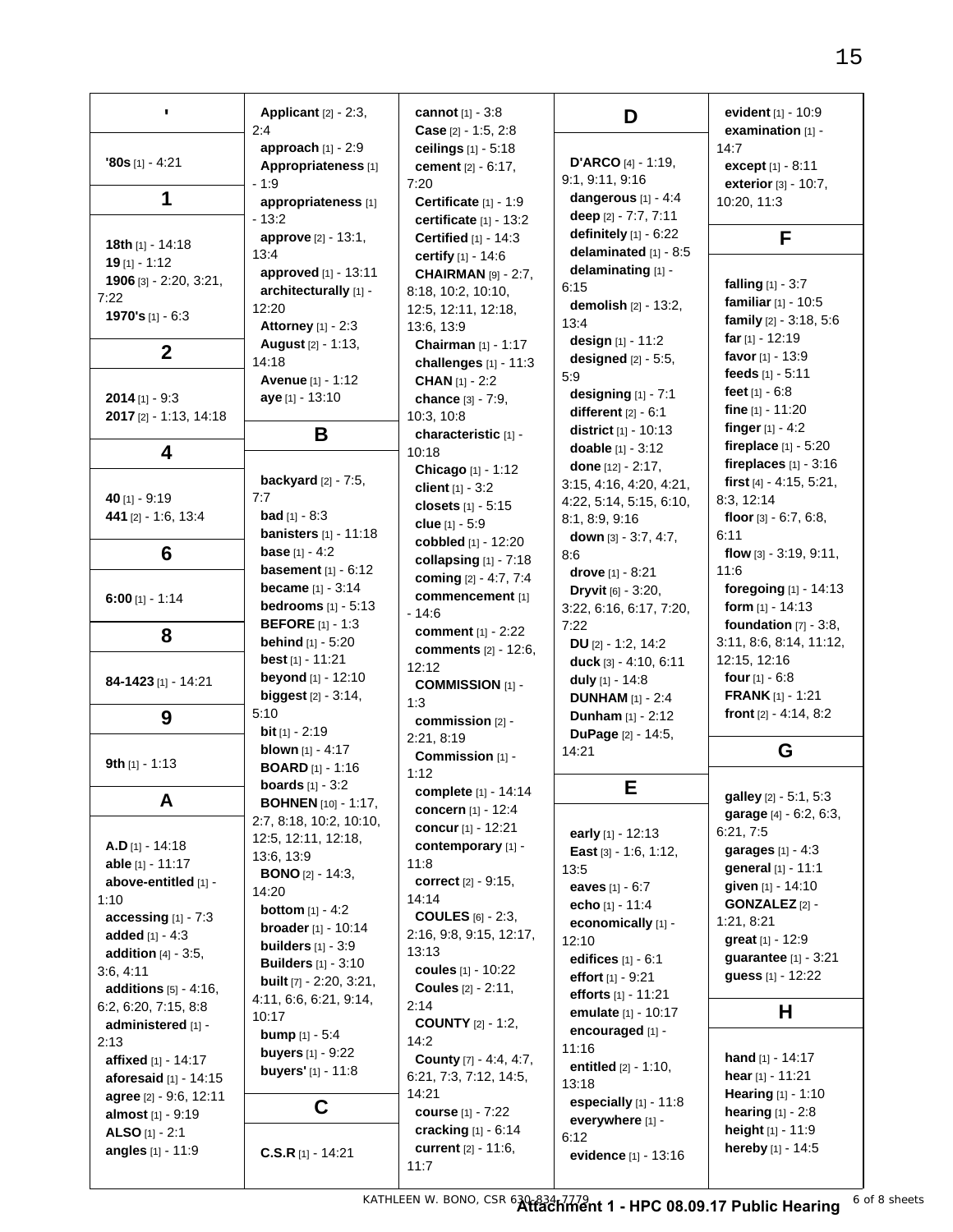| herein [1] - 14:8<br>hereto [1] - 14:10<br>hereunto [1] - 14:17               | J                                                   | <b>motion</b> $[2] - 13:1$ ,<br>13:4<br>MR [17] - 1:17, 1:20, | 12:2<br>overhang [1] - 11:1<br><b>owners</b> [1] - 3:10        | 14:4, 14:21<br>put $[2] - 4:2, 6:3$            |
|-------------------------------------------------------------------------------|-----------------------------------------------------|---------------------------------------------------------------|----------------------------------------------------------------|------------------------------------------------|
| higher [1] - 6:13                                                             | <b>JANICE</b> [1] - 1:19<br>Janice's [1] - 11:4     | 1:21, 2:2, 2:3, 2:4,<br>2:16, 8:21, 9:8, 9:15,                | P                                                              | Q                                              |
| <b>HINSDALE</b> $[1] - 1:3$<br>Hinsdale [2] - 1:11,<br>1:12                   | JIM $[1] - 1:20$<br>JOHN $[1] - 1:17$               | 10:5, 10:11, 12:7,<br>12:17, 13:3, 13:8,<br>13:13             | $p.m$ [1] - 1:14                                               | quite [1] - 9:4                                |
| historic [2] - 10:13,<br>12:8                                                 | K                                                   | $MS$ [7] - 1:18, 1:19,                                        | PAGE [2] - 1:2, 14:2                                           | R                                              |
| <b>HISTORIC</b> [1] - 1:3<br>Historic [1] - 1:11<br>historical $[3] - 9:13$ , | KATHLEEN [2] -<br>14:3, 14:20                       | 1:22, 9:1, 9:11, 9:16,<br>10:4                                | parked [1] - 4:6<br>parlor [1] - 5:17<br>part [5] - 3:17, 4:9, | ran [2] - 7:17, 7:20<br>really [7] - 7:7, 7:8, |
| 9:17, 11:14                                                                   | <b>kept</b> $[1] - 7:20$                            | N                                                             | 8:6, 8:14, 9:22<br>particular [1] - 9:12                       | 8:16, 9:17, 10:16,                             |
| hold [1] - 3:9<br>holding [1] - 12:4                                          | key [1] - 11:4                                      |                                                               | people [1] - 3:1                                               | 11:10, 11:22<br>received [1] - 13:17           |
| home [3] - 11:7,                                                              | <b>kind</b> [4] $-$ 4:13, 5:5,<br>5:17, 6:18        | <b>national</b> $[1] - 3:12$<br><b>nature</b> [1] - 9:18      | percent [1] - 9:19                                             | <b>recently</b> $[1] - 9:2$                    |
| 11:12, 12:2                                                                   | kitchen [2] - 5:2, 5:4                              | necessarily [1] -                                             | <b>period</b> $[1] - 4:12$<br><b>permit</b> $[1] - 4:12$       | records [1] - 4:19                             |
| <b>homes</b> $[2] - 10:15$ ,<br>10:17                                         |                                                     | 10:16                                                         | pertaining [1] -                                               | redone [1] - 7:13                              |
| honest [1] - 9:21                                                             |                                                     | needs [1] - 11:8                                              | 14:10                                                          | reduced [1] - 14:11<br>referenced [1] -        |
| hopefully $[1] - 4:5$                                                         |                                                     | neighborhood [1] -<br>10:12                                   | <b>PETER</b> [1] - 2:3                                         | 10:22                                          |
| hour $[1] - 1:14$                                                             | <b>landmark</b> $[1] - 3:13$                        | $nice$ [2] $-3:1, 7:8$                                        | <b>photos</b> [1] - 10:8<br>physical [1] - 11:11               | register $[1] - 3:13$                          |
| house [55] - 2:17,                                                            | last $[1] - 9:3$                                    | night [1] - 13:14                                             | pictures [3] - 2:18,                                           | relation $[1] - 14:9$                          |
| 2:19, 2:20, 2:21, 3:5,<br>3:6, 3:7, 3:8, 3:12,                                | layman [1] - 8:9<br>layout [1] - 11:7               | notarial [1] - 14:17                                          | 3:16, 4:8                                                      | remapped [1] - 7:14                            |
| 3:17, 3:19, 3:20, 3:22,                                                       | least $[2] - 8:8, 8:13$                             | <b>Notary</b> [2] - 14:4,                                     | <b>Planner</b> [1] - 2:2                                       | repair [1] - 12:10<br>replaced [1] - 6:19      |
| 4:3, 4:5, 4:9, 4:10,                                                          | <b>left</b> $[1] - 8:10$                            | 14:21<br>notes $[1] - 14:15$                                  | <b>plans</b> $[1] - 7:2$                                       | <b>REPORT</b> $[1] - 1:8$                      |
| 4:16, 4:17, 4:22, 5:5,                                                        | Line [5] - 4:4, 4:7,                                | <b>nothing</b> $[5] - 4:20$ ,                                 | <b>podium</b> $[1] - 2:9$                                      | <b>Reporter</b> [1] - 14:4                     |
| 5:11, 5:14, 5:20, 5:21,                                                       | 6:21, 7:3, 7:12                                     | 8:10, 8:14, 9:12, 9:16                                        | point $[2] - 11:5$ ,<br>12:22                                  | repurposed [1] -                               |
| 5:22, 6:4, 6:15, 7:1,<br>7:3, 7:6, 7:13, 7:14,                                | <b>listed</b> $[1] - 9:19$                          | noticed [1] - 7:2                                             | <b>points</b> $[1] - 9:6$                                      | 11:18                                          |
| 7:19, 7:21, 7:22, 8:2,                                                        | listing [1] - 9:20                                  |                                                               | positive [1] - 11:10                                           | request [3] - 12:3,                            |
| 8:6, 8:11, 8:19, 9:1,                                                         | literally $[1] - 3:7$<br><b>living</b> $[1] - 8:17$ | O                                                             | possibly [1] - 11:18                                           | 13:1, 13:4                                     |
| 9:6, 9:11, 9:17, 9:22,                                                        | <b>local</b> $[1] - 3:13$                           |                                                               | <b>prairie</b> $[1] - 6:22$                                    | restore [1] - 12:9<br>rid $[1] - 7:2$          |
| 10:6, 10:8, 10:14,                                                            | <b>look</b> $[1] - 8:3$                             | Oakley [1] - 3:9                                              | <b>PRESENT</b> [2] - 1:16,                                     | roof [2] - 8:15, 10:21                         |
| 10:20, 11:5, 11:20,                                                           | <b>looked</b> [1] - 8:13                            | oath $[1] - 2:13$                                             | 2:1                                                            | rooflines $[1] - 7:17$                         |
| 12:10, 12:13<br>houses [2] - 4:14,                                            | looks $[2] - 5:7, 6:2$                              | occasion [1] - 12:13                                          | <b>PRESERVATION [1]</b><br>$-1:3$                              | room [4] - 3:18, 5:6,                          |
| 5:15                                                                          | $lost_{[1]} - 9:19$                                 | odd [1] - 9:12                                                | Preservation [1] -                                             | 5:10, 5:21                                     |
| HPC-04-2017 [2] -                                                             |                                                     | <b>OF</b> [6] - 1:1, 1:2, 1:3,<br>1:8, 14:1, 14:2             | 1:11                                                           | rooms [7] - 3:18, 5:3,                         |
| 1:5, 2:8                                                                      | Μ                                                   | offered [1] - 13:17                                           | preserves [1] - 9:17                                           | 5:12, 5:13, 5:17, 8:11                         |
|                                                                               |                                                     | old $[5] - 4:19, 5:20,$                                       | <b>pretty</b> $[3] - 10:9$ ,                                   | runs $[1] - 7:12$<br><b>Ryan</b> [1] - 11:17   |
|                                                                               | <b>main</b> $[1] - 8:2$                             | 10:16, 10:18, 12:7                                            | 10:20, 11:9                                                    | <b>RYAN</b> $[1] - 2:4$                        |
|                                                                               | <b>maintain</b> $[1] - 11:15$<br>market [2] - 9:2,  | older $[1] - 5:14$                                            | <b>previous</b> $[1] - 14:6$<br><b>PRISBY</b> [4] - 1:20,      |                                                |
| <b>ILLINOIS</b> $[2] - 1:1$ ,                                                 | 12:14                                               | once [1] - 7:5                                                | 10:5, 12:7, 13:8                                               | S                                              |
| 14:1                                                                          | <b>material</b> $[2] - 6:17$ ,                      | one [4] - 3:4, 3:8,<br>4:15, 6:20                             | problems $[4] - 2:21$ ,                                        |                                                |
| <b>Illinois</b> $[2] - 1:13$ ,                                                | 6:18                                                | ones $[1] - 10:17$                                            | 3:14, 12:15                                                    | <b>SANDRA</b> $[1] - 1:18$                     |
| 14:5<br>$IN_{[1]} - 14:16$                                                    | <b>Matter</b> $[1] - 1:4$                           | open [1] - 2:7                                                | proceedings [1] -                                              | save [4] - 3:11, 8:12,                         |
| inside $[3] - 4:9, 8:22,$                                                     | <b>matter</b> $[1] - 1:10$                          | <b>opinion</b> [2] - 9:18,                                    | 13:16                                                          | 8:14                                           |
| 10:8                                                                          | <b>matters</b> $[1] - 14:9$<br>means [1] - 14:11    | 11:11                                                         | PROCEEDINGS [1] -<br>1:8                                       | saveable [1] - 8:15                            |
| <b>interior</b> $[1] - 11:4$                                                  | meet $[1] - 11:7$                                   | opportunity [1] -                                             | <b>process</b> $[1] - 12:19$                                   | <b>saw</b> [1] - 10:20<br>seal [1] - 14:18     |
| <b>issues</b> $[6] - 10:6$ ,                                                  | Member [5] - 1:18,                                  | 12:1                                                          | pronounced [1] -                                               | second [2] - 13:6,                             |
| 10:21, 10:22, 11:11,                                                          | 1:19, 1:20, 1:21, 1:22                              | orientate $[1] - 7:5$<br>original $[3] - 5:22$ ,              | 11:10                                                          | 13:8                                           |
| 12:2, 12:8<br>itself $[3] - 4:1, 7:14,$                                       | <b>members</b> $[1] - 8:18$                         | 8:11, 11:19                                                   | <b>property</b> $[2] - 7:7$ ,                                  | see [14] - 3:1, 3:5,                           |
| 8:15                                                                          | <b>MEMBERS</b> $[1]$ - 1:16                         | <b>outs</b> $[1] - 5:4$                                       | 7:10                                                           | 3:10, 4:5, 4:7, 5:2,                           |
|                                                                               | mess $[1] - 3:18$                                   | <b>outside</b> [1] - 3:17                                     | protect [1] - 11:15                                            | 7:10, 7:14, 7:19, 8:3,                         |
|                                                                               | <b>middle</b> $[1] - 8:5$                           | overall $[2] - 11:1$ ,                                        | <b>public</b> $[1] - 2:8$<br><b>Public</b> $[3] - 1:10$ ,      | 8:19, 10:7, 10:16,                             |
|                                                                               | <b>modernize</b> $[1] - 5:1$                        |                                                               |                                                                | 11:13                                          |

7 of 8 sheets KATHLEEN W. BONO, CSR 630-834-7779 **Attachment 1 - HPC 08.09.17 Public Hearing**